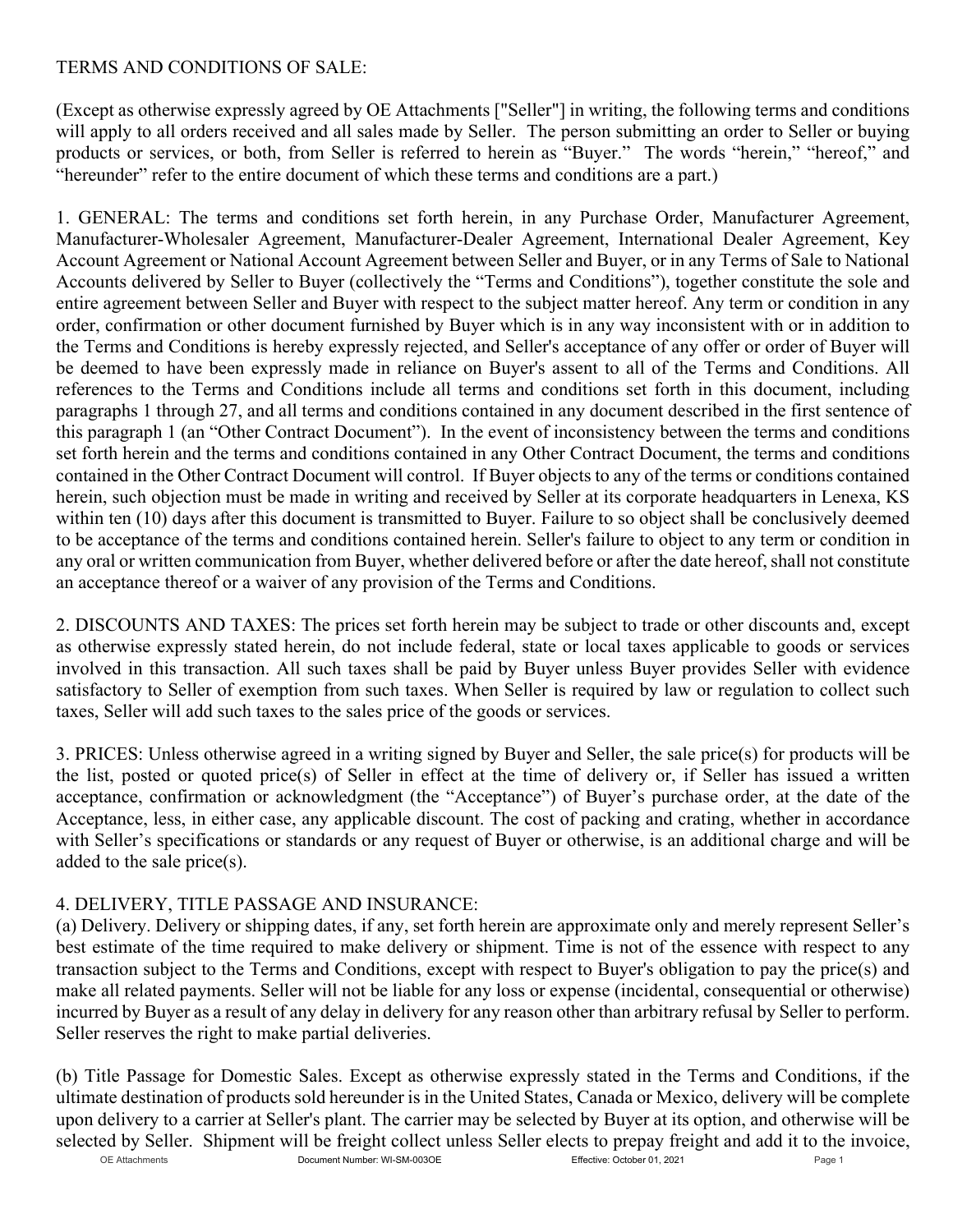and will be addressed to Buyer or Buyer's designee at the address Buyer sets forth or requests. Large products will be shipped via truck. Service parts will be packed in Seller's standard shipping packages and normally shipped via truck or small package delivery service such as UPS, FED-EX Ground, etc. In all cases, title and risk of loss or damage will pass to Buyer upon Seller's delivery of the products to the carrier for shipment to Buyer, and no loss or damage will relieve Buyer of any obligation hereunder, including, without limitation, the obligation to pay the full price of the lost or damaged products. If shipment of any goods is delayed at Buyer's request, Seller may invoice Buyer for such goods, and risk of loss of such goods will pass to Buyer, on the date that Seller is prepared to make shipment to Buyer. Buyer shall reimburse Seller for any and all costs of storage incurred by Seller after the date that Seller is prepared to make shipment.

(c) Title Passage for Export Sales. Except as otherwise expressly stated in the Terms and Conditions or by written agreement signed by Seller, if the ultimate destination of products sold hereunder is outside the United States, Canada and Mexico, delivery will be ex works (Seller's plant), as defined in Incoterms 2010. Shipment will be via a carrier selected by Buyer at its option, otherwise via a carrier selected by Seller, freight collect or (at Seller's option) prepaid and added to invoice, to Buyer at its preferred or directed address, and will be packed on a pallet or in Seller's standard shipping packages. In all such cases, title and risk of loss or damage will pass to Buyer on delivery of the products to the carrier. No loss or damage will relieve Buyer of any obligation hereunder, including payment for lost or damaged products. All risks of transportation are for the account of Buyer. The products sold are subject to export control laws of the United States, and Buyer agrees not to re-sell or divert the products contrary to such laws. Buyer must obtain necessary export documentation from the United States government before the products leave the United States.

(d) Insurance. Buyer will pay, or reimburse Seller for, all insurance on the products. Any insurance proceeds collected by Buyer for Seller's account will be promptly remitted to Seller in U.S. Dollars. Any insurance policies purchased, whether by Buyer or Seller, will be for the benefit of Seller, whether or not Seller is named as an insured in such policies, until title and risk of loss or damage to the products pass to Buyer. Where possible, all insurance policies will provide that they are for the benefit of Seller and Buyer "as their interests may appear."

5. BUYER'S CONDITION: Any contract evidenced by the Terms and Conditions and all shipments made hereunder shall at all times be subject to the approval by Seller of Buyer's financial condition. If the financial condition of Buyer at any time becomes unsatisfactory to Seller or if Buyer fails to make any payment when due, in addition to any other rights Seller may have, and notwithstanding any previous agreement by Seller to extend open account terms to Buyer, Seller may defer or decline to make any shipment or shipments hereunder or may condition any such shipment upon receipt of satisfactory security or cash payments in advance.

6. PAYMENT TERMS: Except as otherwise expressly stated in the Terms and Conditions, Seller shall invoice Buyer at the time of shipment of each installment on payment terms of cash on delivery, except where open account credit is established and maintained to Seller's satisfaction, in which case payment terms shall be net ten (10) days from date of shipment. Buyer shall make all payments as provided herein without regard to whether Buyer has made or may make any inspection or use of any goods delivered hereunder. Any invoiced amount which is not paid when due shall bear interest at the rate of one and one-half percent  $(1 -1/2%)$  per month or the highest rate then permitted by law, whichever is less. On orders for shipment to countries other than the U.S.A., payment on all sales over Five Thousand U.S. Dollars (U.S. \$5,000) will be made through either a) cash in advance via wire transfer, or b) the medium of a Letter of Credit to be established by the Buyer at its expense, including any bank confirmation charges. All Letters of Credit will be in favor of and acceptable to Seller, will be maintained in sufficient amounts and for the period necessary to meet all payment obligations, will be irrevocable, will be issued or confirmed by a bank in Kansas or Missouri satisfactory to Seller within fifteen (15) days after acceptance of any order, will permit partial deliveries and will provide for payment upon presentation of Seller's invoices and the bill of lading or other appropriate shipment documents.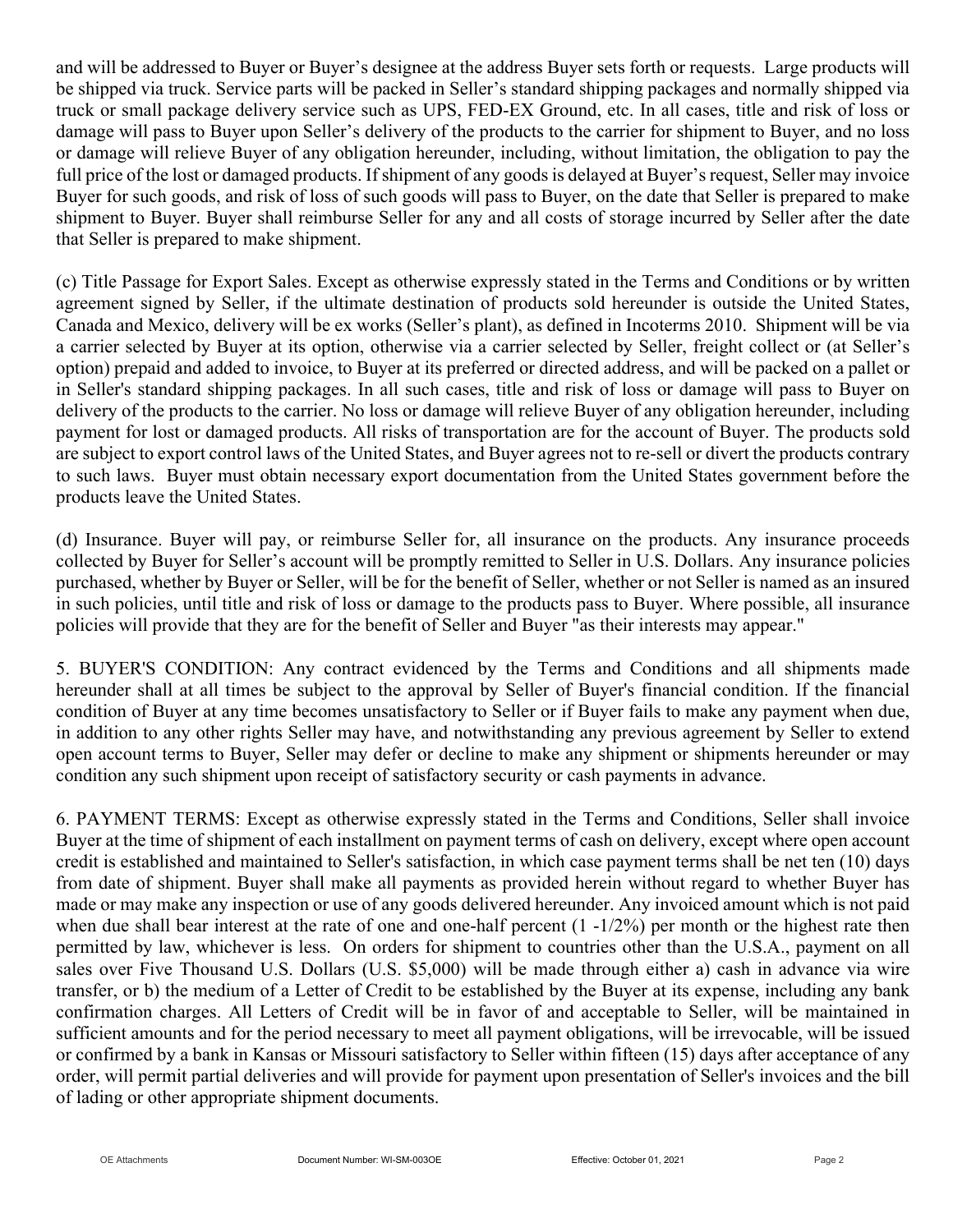7. SECURITY INTEREST: Seller retains a security interest in all goods delivered hereunder and all proceeds and products thereof until all amounts due or to become due hereunder have been paid. Any repossession and removal of goods shall be without prejudice to any of Seller's other remedies at law or in equity. Buyer agrees, without further consideration, at any time to do or cause to be done, executed and delivered, all such acts and instruments as Seller may reasonably request in order to protect Seller's security interest. Buyer expressly authorizes Seller to file such financing statements and amendments thereto as Seller may deem neccesary or appropriate to perfect its security interest.

8. CONTINGENCIES: Seller shall not be liable for delay in performance or nonperformance of any of its obligations hereunder, in whole or in part, if such performance is rendered impracticable by the occurrence of any contingency or condition beyond the control of Seller that directly or indirectly affects Seller's ability to perform, including, without limitation, war, sabotage, embargo, riot or other civil commotion, failure or delay in transportation, act of any government or any court or administrative agency thereof (whether or not such action proves to be invalid), labor dispute (whether or not involving Seller's employees), accident, fire, explosion, flood or other casualty, shortage of labor, fuel, energy, raw materials or machinery, or technical failure, and further including, without limitation, any of the foregoing that affects any of Seller's suppliers. If any such contingency or condition occurs, Seller may allocate production and deliveries in any reasonable manner and may include in such allocation any regular customers, whether or not then under contract, and Seller's own requirements. If, as a result of any such contingency, Seller's performance is delayed by more than six (6) months, the prices set forth herein shall be subject to appropriate adjustment by Seller. If, subsequent to the date as of which any sale price is established as provided in paragraph 3 hereof, and prior to delivery, there is an increase of twenty percent (20%) or more in Seller's cost for steel and/or overall metal materials used in production, Government imposed duties, tariffs and/or other fees, cost of freight to secure materials, cost of labor used to make the product, or the rate of inflation, (a) Seller may impose a surcharge or make an adjustment to the price to reflect and pass on to Buyer, in whole or in part, the additional cost, and (b) Buyer may, within fifteen (15) days after its recept of notice of the surcharge or adjustment, cancel its order as to the affected product(s).

9. SUBSTITUTIONS, MODIFICATIONS, CHANGES: Seller may substitute or modify goods or services, provided that the substituted or modified goods or services comply with applicable specifications. Invoices shall be based on the type and quantity actually shipped. Buyer may change product mix or "ship to" locations at no charge (other than any resultant change in price or freight and related charges) any time more than 21 calendar days before commencement of shipment; changes between 14 and 21 calendar days will create a "change charge" of \$50; and changes between seven and 14 calendar days will create a "change charge" of \$100. No changes will be accepted less than seven calendar days of scheduled ship date.

## 10. WARRANTY; SUITABILITY:

(a) Unless a separate written warranty applies to a product that is the subject of a transaction governed by these terms and conditions, the following provisions of this paragraph 10(a) shall apply. Seller warrants products delivered hereunder against faulty workmanship and use of defective materials from the date of shipment in normal use and service when properly maintained for the period as indicated: Forklift Forks and OEA Kaup Attachments, thirty-six (36) months. OEA SafeGuard products such as the Forklift Information System, Proximity Sensing, Ultrasonic Sensing, Asset Tracking, and Telematics Devices, twelve (12) months. Products such as Sideshifters, Fork Positioners, Auger Gearboxes, Motors, Bits, Frames, & Cradles, Booms, Buckets, Grapples and Shears, as well as Pullers and Saws are warranted for a period of twelve (12) months. The warranty for all products listed above and sold to Rental users is for a period of six (6) months from the date of shipment to the original purchaser.. Miscellaneous spare, replacement, after-warranty parts and components such as adaptors, cylinders, extensions, hydraulic hoses, switches, valves and wiring, three (3) months. This warranty does not include and hereby excludes maintenance parts, wear and tear parts and consumables, including but not limited to blades, belts, cutting edges, filters, hydraulic fluid, oil, pilots, teeth and similar items. This warranty does not apply when non-original spare parts have been used or when modifications or repairs have been carried out without our advance written permission.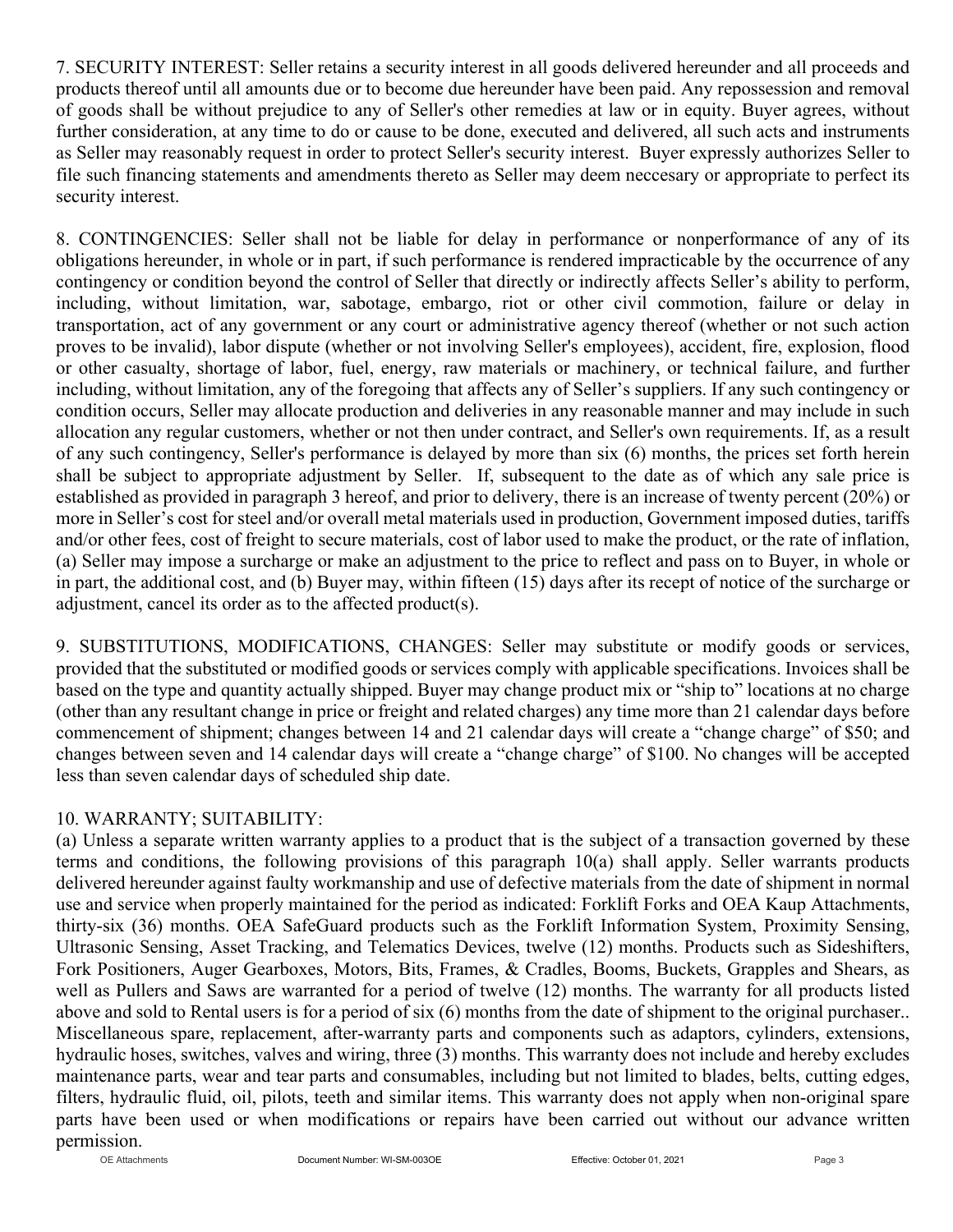Refer to the Product Manual for proper maintenance procedures. Auger Teeth and Pilots are manufactured with a patented design to interface with Seller's Auger attachments, extensions and adapters. The use of attachments other than Seller's Auger Teeth, Pilots, attachments, extensions and/or adaptors will void all warranty on Auger Drives and Bits. The use of Seller's adapters on unapproved attachments is not sanctioned. A "home-made" or nonstandard attachment outside the specifications for the machine will void this warranty.. Disassembly, modification or welding of products without Seller's written authorization voids the warranty. Improper installation, ripping or cutting due to unauthorized modifications of Seller's installation procedures is not warranted. An Authorized Dealer or Seller representative must install hydraulic kits and components for failures to be given warranty consideration. No warranties are expressed or implied as to the fitness of the equipment on which the attachment or accessory is installed. The purchaser is responsible for promptly informing Customer Service of any suspected operational deficiencies or failures. Seller is the sole party responsible for analysis of reported deficiencies or failures. Repair or replacement will be at the sole discretion of Seller.

Faulty workmanship and/or use of defective materials shall be hereinafter referred to as a "deficiency." The foregoing warranty shall not be enlarged, or affected by, and (except as expressly provided below in this paragraph 10) no obligation or liability shall arise or grow out of, Seller's rendering of product or systems design, drawings, technical advice, services or instructions in connection with the goods furnished hereunder. Such warranty is the only warranty made by Seller and it can be amended only by a written instrument signed by a duly authorized officer of Seller. If the goods furnished by Seller hereunder are determined to contain a deficiency, Buyer's exclusive remedy shall be to have Seller repair such goods or supply replacement goods or credit Buyer's account for such goods and accept their return, whichever Seller may elect in its sole discretion. Without limiting the generality of paragraph 11, below, Seller shall not, under any circumstances, have any liability or obligation for or with respect to expenses, liabilities or losses associated with product downtime or inability to operate, the installation or removal of any goods or the installation of replacement goods or any inspection, testing or redesign occasioned by any deficiency or by the repair or replacement of goods. Seller's obligations are subject to the further condition that Seller shall have no liability whatsoever for any deficiency unless (i) Seller is notified, in writing, promptly (and in no event later than ten (10) business days) after discovery by Buyer of the alleged deficiency, which notice shall include a detailed explanation of the alleged deficiency, (ii) the goods containing the alleged deficiency are promptly returned to Seller at Seller's plant, and (iii) Seller's examination of such goods discloses to Seller's satisfaction that such alleged deficiency actually exists and occurred in the course of proper and normal use and was not caused by accident, misuse, neglect, alteration or improper use, installation, repair or testing, or use of any non-original spare parts. If any goods so prove to contain a deficiency and Seller elects to repair or replace them, Seller shall have a reasonable time to make such repairs or replacement. If the contract calls for design, drawings, technical advice, services or instructions (collectively "Design Services") by Seller in connection with the goods, Seller further warrants for the above stated warranty period solely that the Design Services will be undertaken in accordance with Seller's reasonable technical judgment based on Seller's understanding of the pertinent technical data as of the date of performance of the Design Services.

THE FOREGOING WARRANTY IS IN LIEU OF ALL OTHER WARRANTIES, EXPRESSED OR IMPLIED, INCLUDING WITHOUT LIMITATION ANY IMPLIED WARRANTY OF MERCHANTABILITY, FITNESS FOR A PARTICULAR PURPOSE OR NONINFRINGEMENT, AND OF ANY OTHER OBLIGATION ON THE PART OF SELLER.

(b) It shall be the responsibility of Buyer to determine, on the basis of the most current written technical data, the suitability of the goods and of any product design or drawings for the intended use and their compliance with applicable laws, regulations, codes and standards, and the Buyer assumes all risks pertaining thereto.

 OE Attachments Document Number: WI-SM-003OE Effective: October 01, 2021 Page 4 11. LIMITATION OF LIABILITY AND INDEMNITY: Notwithstanding any other provision of the Terms and Conditions (except the provisions of paragraph 13, below, which govern, to the exclusion of the provisions of this paragraph 11, any matters within the coverage of paragraph 13) or the contents of any other document or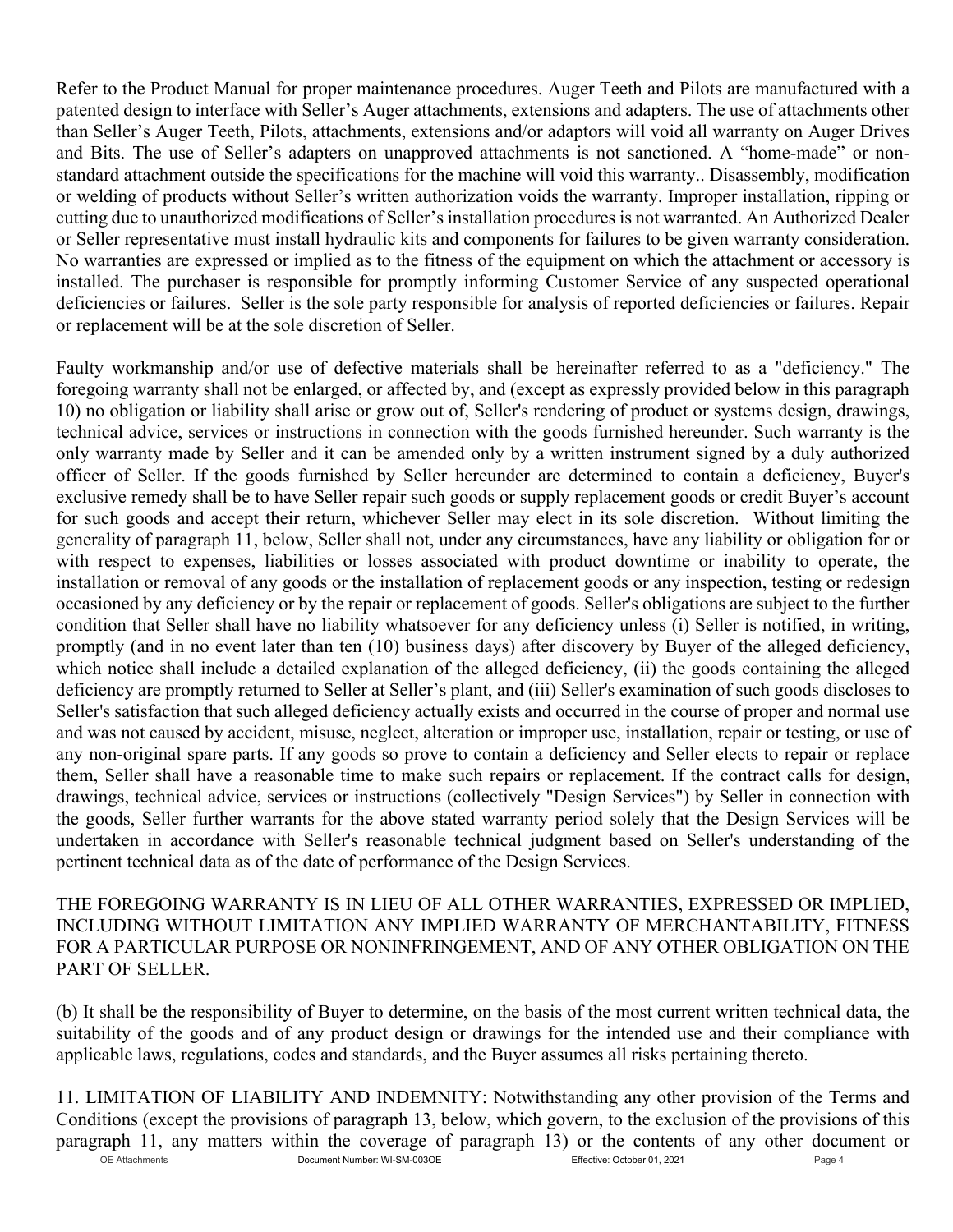communication, (a) Seller's liability and obligations with respect to any claim(s) resulting or arising from any transaction subject to the Terms and Conditions, whether in contract, strict liability, tort or otherwise, including, without limitation, warranty claims, shall in no event exceed in the aggregate the total purchase price received by Seller for the goods delivered in the transaction (or, in the case of obligations arising from or relating to services rendered as part of the transaction, the amount received by Seller for such services), and (b) Seller shall in no event be liable to Buyer or any other person or entity, whether in contract, strict liability, tort or otherwise, for loss of life or damage to or loss of use of facilities or other property, loss of revenue, loss of use of revenue, loss of anticipated profits, cost of replacement fuel or other indirect, special, incidental, consequential, exemplary or punitive damages of any kind whatsoever, or claims of any customers of Buyer or other claimants, resulting or arising from or relating to any transaction subject to the Terms and Conditions or Seller's performance of its obligations under any contract evidenced by the Terms and Conditions. By accepting delivery of the product(s) ordered, Buyer agrees that it shall indemnify Seller and hold it harmless from and against any and all claims, loss, damage, liability and expense, including without limitation, reasonable attorneys' fees, directly or indirectly arising from or relating to the hazards inherent in the Buyer's facilities, activities, or unintended use or misuse of the product(s). The preceding sentence applies without regard to the nature of the underlying claim or loss, whether it be for personal injury, property damage, commercial loss or any other kind of claim or loss whatsoever.

12. ACCEPTANCE: All goods and services delivered or rendered hereunder shall be conclusively deemed accepted unless, within thirty (30) days after the date of delivery of goods or rendering of services, Seller receives written notice of rejection. Acceptance as aforesaid shall constitute acknowledgment of full performance by Seller of all of its obligations hereunder.

13. PATENTS: Seller agrees to settle or defend any suit or proceeding brought against Buyer insofar as such suit or proceeding is based on a claim that any goods supplied by Seller to Buyer hereunder constitute direct infringement of any issued United States patent. Seller shall pay all damages and costs finally awarded therein against Buyer, provided Seller is informed by Buyer in writing within ten (10) days after receipt by Buyer and furnished a copy of each communication, notice or other action relating to the alleged infringement and is given all authority (including the right to exclusive control of the defense of any suit or proceeding), information and assistance necessary to settle or defend such suit or proceeding. In the event such goods or any part thereof are, in such suit, held to constitute infringement and the use of such goods or part thereof is enjoined, Seller shall, by its own election and at its own expense, either procure for Buyer the right to continue using such goods, or part thereof, or modify them so that they become non infringing or remove such goods, or part thereof, and grant Buyer a credit thereon and accept their return. Seller shall not be obligated to settle or defend any suit or proceeding, or be liable for any costs or damages, if the alleged infringement arises out of compliance with Buyer's specifications or any addition to or modification of the goods after delivery thereof or from use of the goods or any part thereof in conjunction with other goods or in the practice of a process. Seller's obligations under this paragraph 13 shall not apply to any alleged infringement occurring after Buyer has received notice of such alleged infringement unless Seller thereafter gives Buyer express written consent for such continuing alleged infringement. Seller shall not be bound in any manner by any settlement made without its prior express written consent, nor shall Seller be liable for any indirect, special, incidental, consequential, exemplary or punitive damages arising out of patent infringement. Seller's aggregate liability under this paragraph 13 shall not exceed the purchase price paid by Buyer for the allegedly infringing goods. If infringement is alleged prior to completion of delivery of the goods, Seller may decline to make further shipments without being in breach of the Terms and Conditions. THE FOREGOING STATES THE SOLE AND EXCLUSIVE LIABILITY OF SELLER FOR PATENT INFRINGEMENT AND IS IN LIEU OF ANY AND ALL WARRANTIES, EXPRESSED OR IMPLIED, IN REGARD THERETO. Buyer agrees, at its expense, to settle or defend and to pay costs and damages finally awarded in any suit or proceeding against Seller based on an allegation that any goods furnished hereunder according to designs or specifications furnished by Buyer infringe any United States patent, provided Buyer is promptly notified in writing of such suit or proceeding and is given all authority (including the right to exclusive control of the defense of any suit or proceeding), information and assistance necessary to defend or settle any such suit or proceeding.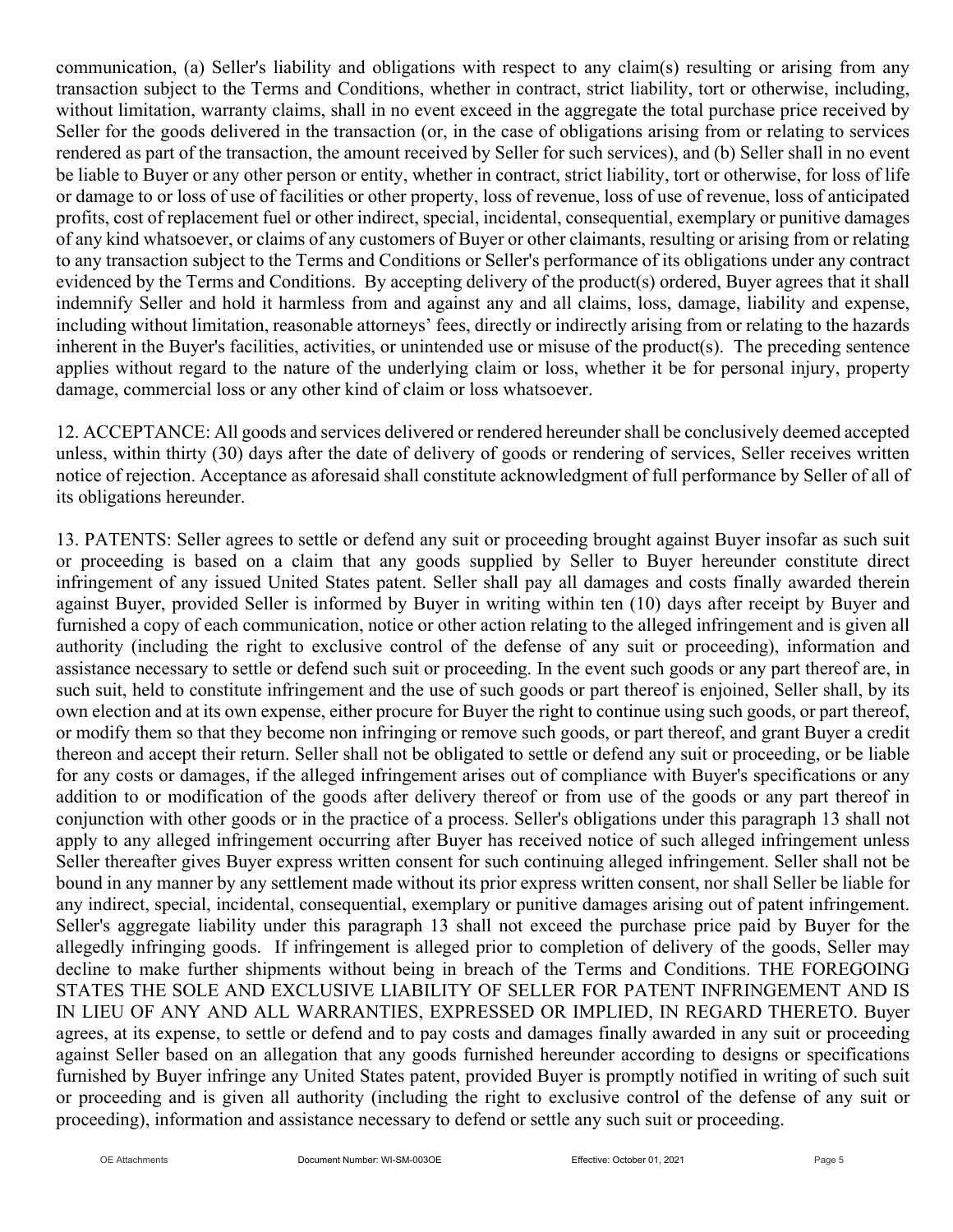14. PROPERTY FURNISHED BY BUYER: If Buyer furnishes any samples, tools, dies, jigs or other property or facilities to Seller in connection with the performance of this agreement, Buyer shall bear all risk of loss or damage with respect to such property or facilities and shall indemnify and hold Seller harmless from and against all loss, cost, expense or liability resulting from or arising in connection with its use of any such property or facilities. Seller shall not be responsible for any delay in performance or nonperformance hereunder or the failure of any goods to conform to applicable specifications resulting, in whole or in part, from Seller's use of property or facilities furnished by Buyer.

15. CONFIDENTIAL INFORMATION: As used in this paragraph 15, the term "Confidential Information" includes any information of a confidential or proprietary nature obtained from Seller and any information obtained from Seller which is not readily available to Seller's competitors and which, if known by a competitor of Seller, might lessen any competitive advantage of Seller or give such competitor a competitive advantage. Seller retains ownership and all rights of title and copyrights of all confidential Information and all documentation which contains Confidential Information including drawings, samples, illistrations,plans, calculations and computations as well as other physical and/or electronic records and/or information. Buyer shall not disclose, duplicate or reproduce any Confidential Information nor shall Buyer use any Confidential Information other than in the course of performing its obligations hereunder. Buyer shall take all reasonable steps to prevent the disclosure, duplication or reproduction of any Confidential Information. Notwithstanding the foregoing, Buyer shall not be required to refrain from disclosing or using any Confidential Information acquired by Buyer from a source other than Seller or any person or party affiliated with Seller or having an obligation to Seller to protect the confidentiality of such Confidential Information.

16. CANCELLATION; RETURNS: No order subject to the Terms and Conditions may be canceled by Buyer, nor are any goods delivered and accepted hereunder subject to return, except upon (a) written approval of Seller, and (b) the payment to Seller of a fair and equitable cancellation or return charge *i)* for units, based upon actual costs (including overhead and other indirect costs) incurred to the date of approval of cancellation or return, together with a reasonable allowance for profit, which shall be not less than fifteen percent (15%) of such costs, and /or *ii)* for service parts, based upon a 20% return charge for unwanted new, undamaged, and non-obsolete materials, agreed-to at Sellers sole discretion, and requested through the Return Authorization (RA) process. Seller reserves the right, by written notice of default, to cancel this order, without liability to Buyer or any other person claiming through or under Buyer, in the event of the happening of any of the following: insolvency of Buyer, the filing of a petition by or against Buyer under Title 11 of the United States Code, the appointment of a receiver or trustee for Buyer or any material part of its assets, the execution by Buyer of an assignment for the benefit of creditors, the discontinuance of business by Buyer, or the sale by Buyer of a material part of its assets other than in the ordinary and usual course of business.

17. NO LICENSE: Neither the Terms and Conditions nor any purchase of goods subject thereto shall be construed to confer upon Buyer or its customers any license under any patent or other confidential or proprietary rights of Seller, except the right to use such goods for the purposes for which they are sold.

18. SERVICE CALLS: Except as otherwise expressly provided in the Terms and Conditions or any separate written warranty, any service calls or other service work performed by Seller shall be at the expense of Buyer in accordance with Seller's standard rates for such services.

19. SOURCE INSPECTION: Except as otherwise expressly provided in the Terms and Conditions, Buyer shall have no right to enter Seller's premises to conduct source or other inspections. If Seller permits any such inspection, all agents of Buyer entering Seller's premises shall be subject to Seller's usual security requirements, including without limitation the execution and delivery of appropriate nondisclosure agreements.